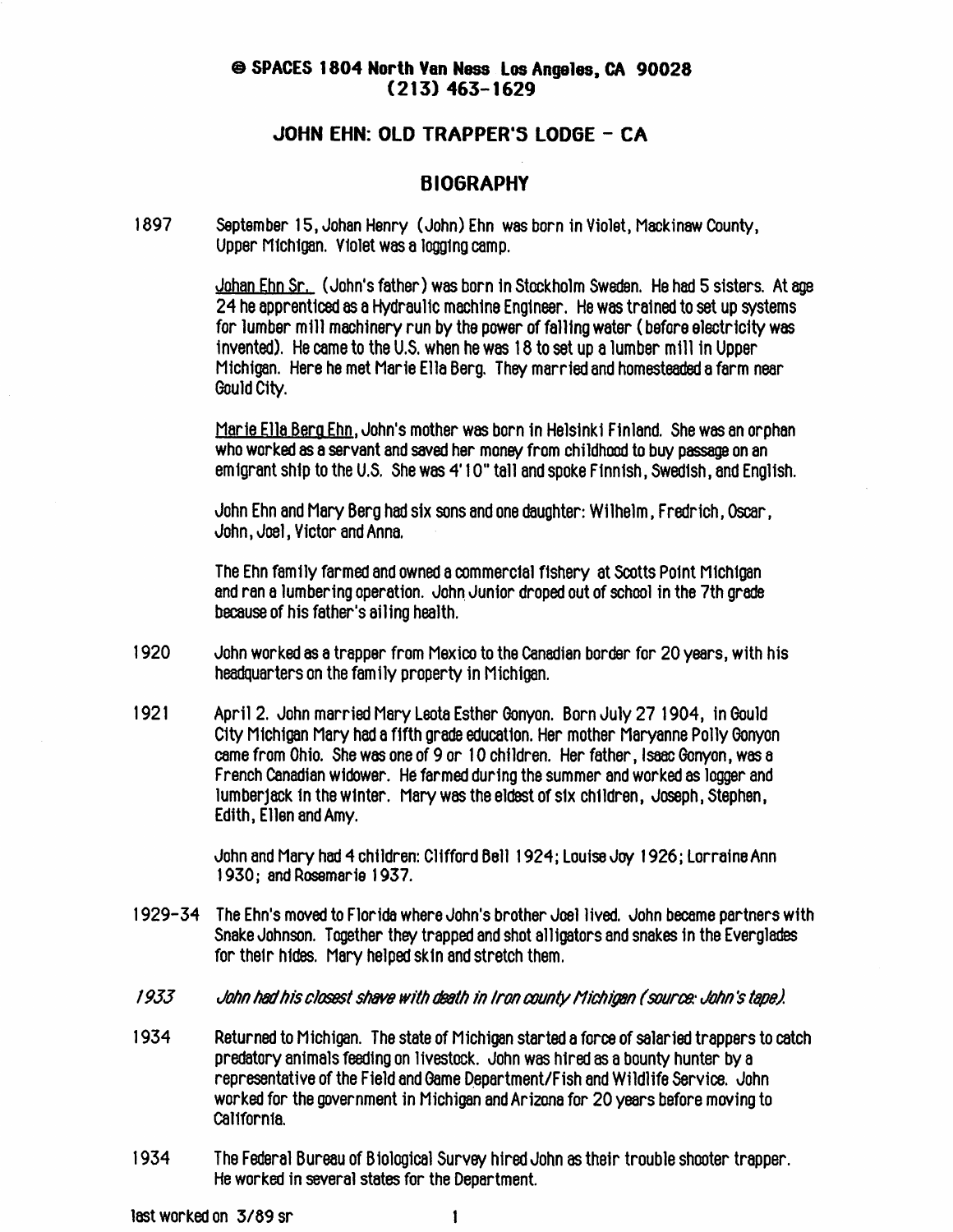#### ® SPACES 1804 North Van Ness Los Angolas, CA 90028  $(213)$  463-1629

#### JOHN EHN: OLD TRAPPER'S LODGE - CA

- 1937 While in Michigan John began to teach other trappers. He wrote and published ten courses on trapping including How to Snare: The Best Kept Secrets Of Trapper John. He continued mailing the correspondence courses, scents and trapping supplies, from the Depression to his death. In 1985 the Ehn family was still receiving requests for them.
- 1940 John contracted a spinal inflamation.
- 1941 March. The Ehn family moved to Roscoe (Sun Valley), Southern California. John began building a house. He realised the need for housing in the area due to the burgeoning aircraft industry, and started to build rental units. Mary and John both worked in aircraft factories for about 15 years to raise money for construction. John worked for Lockheed. The children helped with the construction.

John began to dress in Western clothes to help his trapping and rental businesses.

- 951 John began building the Boot Hill Cemetery outside his motel. He hired Claude Bell from Knotts Berry Farm to build a monumental sculpture of himself. After watching for three days and consulting with Claude, he started his own creations. John's collection of Western artifacts were placed in the Old West Museum.
- 1972 Sunday February 8, 5.00p.m., Old Trapper was on **It Takes All Kinds**, Chanel 2. He was interviewed and videotaped at Old Trapper's Lodge and at his residence.
- 1976/77 Ehn is represented in the Exhibition In Celebration of Ourselves, curated by Seymour Rosen, at the San Francisco Museum of Modern Art.
- 1981 John finished working on Old Trapper's Lodge and Boot Hill Cemetry. May. Old Trapper's Lodge was named as a California State Historical Landmark \*939. December 26 John died of a heart attack after breaking a hip.
- 1982 Aoril 2. Mary Ehn died after a series of heart attacks. June 3. Lorraine Phillips. (John and Mary's daughter) prepared A Brief History of John and Marv Ehn after her parents demise. The whole family collaborated in the preparation of keepsake packets each containing a primitive Indian necklace made by John, two pleces of Mary's costume jewelry , a picture taken on Mary and John's 60th wedding anniversary, a business card, (possibly a knick-knack from their home) and a copy of the family history.
- 1983 John Ehn's work is included in the exhibitions Many Mansions: Four Folk Art Environments, which was curated by Seymour Rosen and held at the Beyond Baroque Foundation in Venice, California.
- 1984 Old Trapper's Lodge was repainted by Jerome Ward (see the recommendations from Don Howlett July 17.1985 in SPACES archive) February 5. The State Historical Resources Commission recommended allocation of a plaque for Old Trapper's Lodge. This was unveiled on March 25.1985.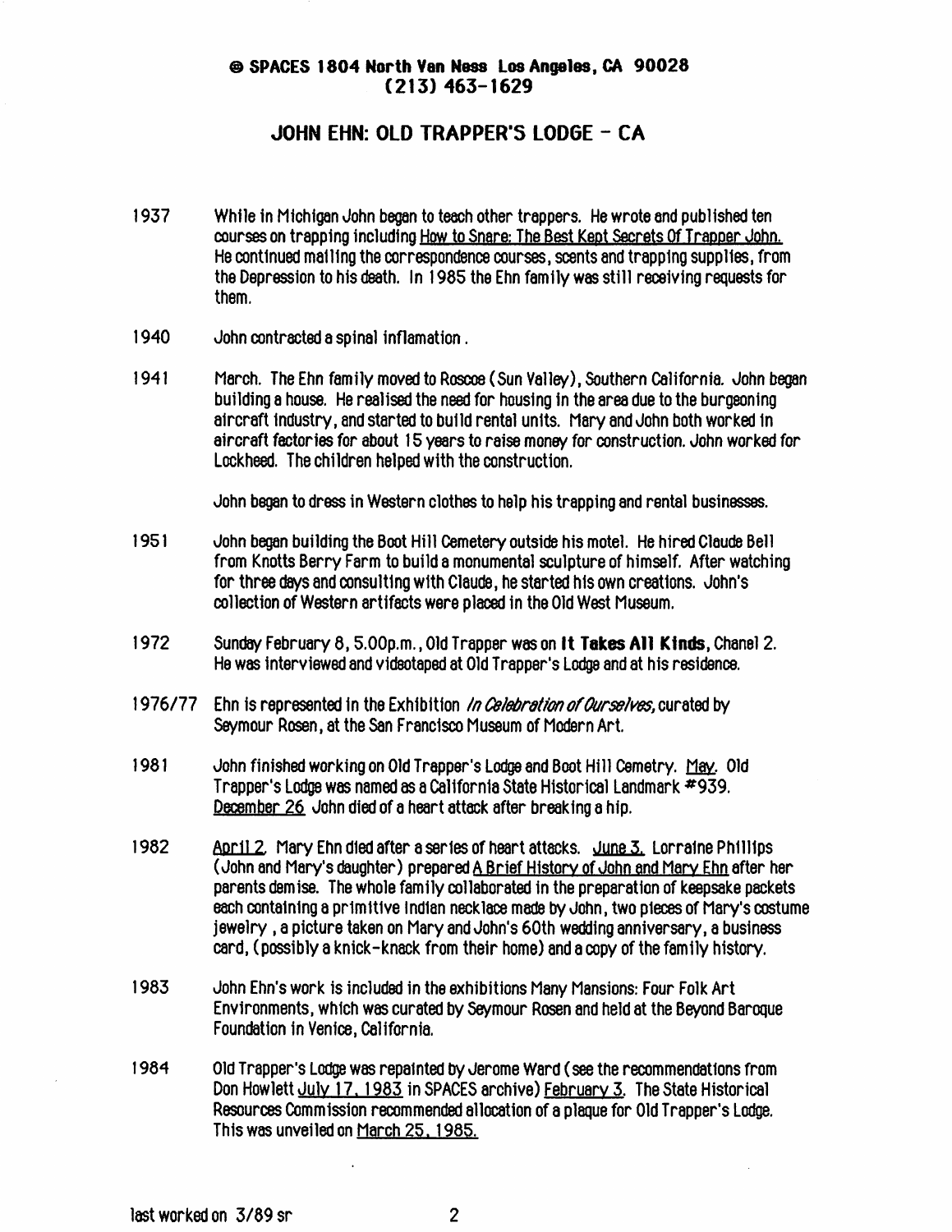#### 0 SPACES 1804 North Van Noss Los Angelos, CA 90028 (213) 463-1629

#### JOHN EHN: OLD TRAPPER'S L0D6E - CA

- 1985 Ehn was one of seven California environments chosen for the exhibition *Divine Disorder* at the Triton Museum In Santa Clara. Curated and photographed by Seymour Rosen. This was the first time sculpture and assemblage was taken from the site and displayed in public outside of Los Angeles.
- 1986 John Ehn's work is included in the exhibition Cet and a Ball on a Waterfall, curated by Harvey Jones and held at the Oakland Museum, California; a catalog is producal. The environmental art section was co-curated by Seymour Rosen of SPACES.
- 1987 Old Trapper's Lodge is highlighted on the PBS TV show Yicfeologe
- 1988 Site moved to Pierce college.
- 1989 Work begins on log cabin exhibition area at Pierce College. Ehn included in ancillary exhibition, 40 years of California Assemblage at UCLA

#### **BIBLIOGRAPHY**

# COLKER, David<br>I 983 U

Unknown Los Angeles: Happy Trails Lead to Old Trapper's Lodge. Los Angeles Herald Examiner (Thursday December 1).

# CHERUBIN, Jan<br>1984 10

1984 100 Shooters Loose in the City: Photographers Capture a Day in Los Angeles for Book Due in June. Los Anoeles Herald Examiner. Saturday March 31, section C: 1

# CRANE, Tricia

01d West Museum Snares an Audience for Trapper. Valley News (Thursday June 23, section 3).

#### HEMPHILL, Herbert and Julia Weissman

1974 Twentieth Century American Folk Art and Artists, EP Dutton, New York

### HILLINGER, Charles<br>1975 Old Tra

Old Trapper Keeps Trappings: Woodsman Blazes City Life. Los Angeles Times. Part II, Wednesday December 31.

# IANCO-STARRELS, Josine<br>1985 Art News. Lo

Art News. Los Angeles Times (Sunday April 7, Calendar Section).

#### KIRSCH, Jonathan

1978 Lost and Found Art: Four California Visionaries. New West. pp.29-34.

# MUCHNIC, Suzanne

High Noon at Trapper's Lodge. Los Angeles Times Magazine June 14, pp.24-27

# ROCHLIN, Margy<br>? (sh

(short aricle and photo, no title in *Boldface* edited by Richard Gehr, L.A. Weekly.